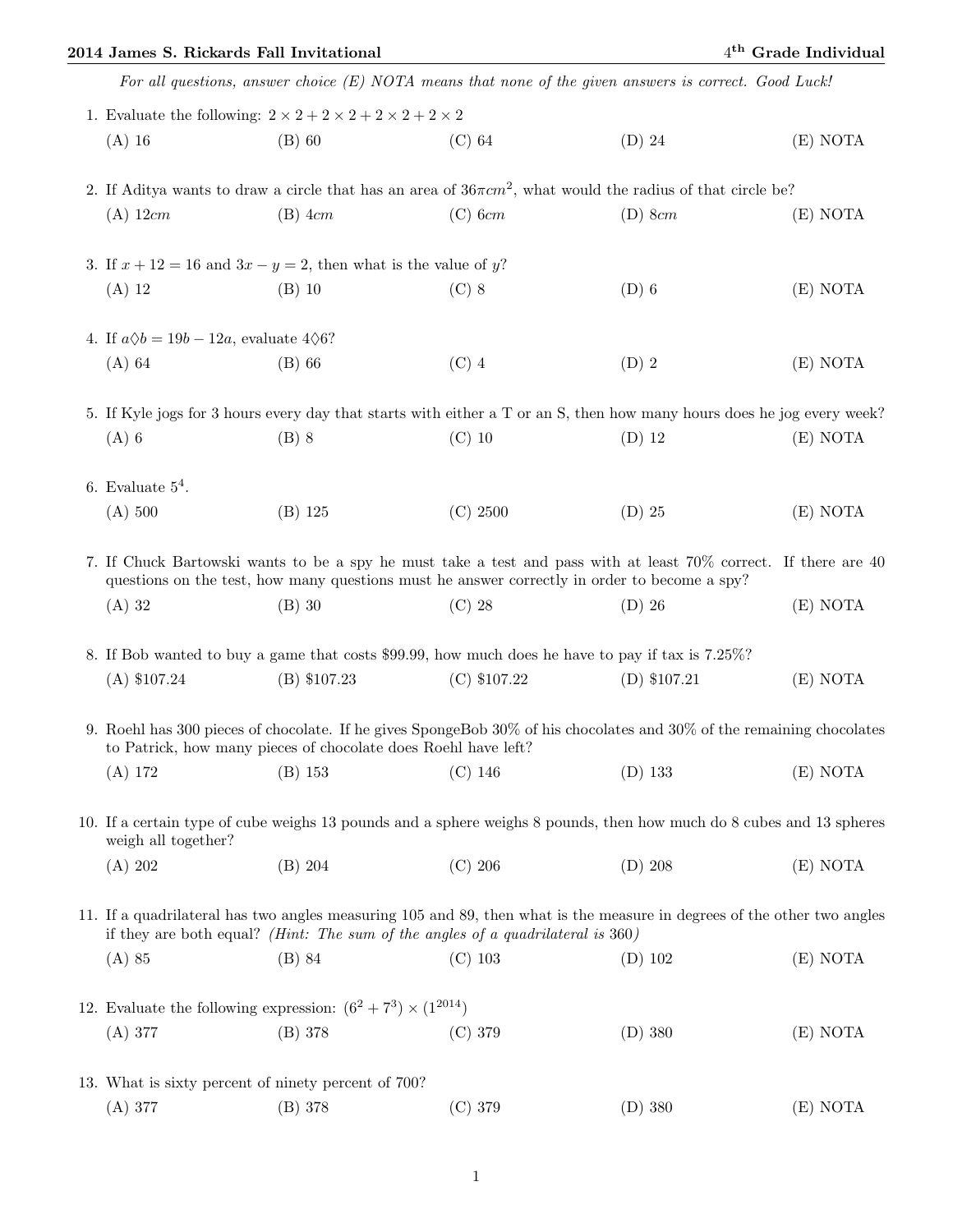| 2014 James S. Rickards Fall Invitational                                                                                                                                                                                                                                               |                                                                      |                                                                                                                                |                        | 4 <sup>th</sup> Grade Individual |  |  |
|----------------------------------------------------------------------------------------------------------------------------------------------------------------------------------------------------------------------------------------------------------------------------------------|----------------------------------------------------------------------|--------------------------------------------------------------------------------------------------------------------------------|------------------------|----------------------------------|--|--|
| 14. If a circle has a radius of 6, what is the ratio of the circumference to the area of the circle in simplest form?                                                                                                                                                                  |                                                                      |                                                                                                                                |                        |                                  |  |  |
| (A) $\frac{\pi}{3}$                                                                                                                                                                                                                                                                    | (B) $\frac{12\pi}{36}$                                               | (C) $3\pi$                                                                                                                     | (D) $\frac{36\pi}{12}$ | (E) NOTA                         |  |  |
| 15. If Ash can run 4 mph on dirt and can run 5 mph on the road, then how many miles will he have ran if he is on the<br>dirt for 6 hours and on the road for 8 hours?                                                                                                                  |                                                                      |                                                                                                                                |                        |                                  |  |  |
| $(A)$ 64 miles                                                                                                                                                                                                                                                                         | $(B)$ 62 miles                                                       | $(C)$ 68 miles                                                                                                                 | $(D)$ 66 miles         | (E) NOTA                         |  |  |
| 16. One day, Shardul wanted to make a pot of curry. If he has the option of using three curry mixes, four types of<br>spices, and three types of gravy, how many different types of curry can he make if he can use only one type of mix,<br>one type of spice, and one type of gravy? |                                                                      |                                                                                                                                |                        |                                  |  |  |
| $(A)$ 30                                                                                                                                                                                                                                                                               | $(B)$ 32                                                             | $(C)$ 34                                                                                                                       | $(D)$ 36               | (E) NOTA                         |  |  |
| 17. What is the greatest common factor of 36, 12, and 24?                                                                                                                                                                                                                              |                                                                      |                                                                                                                                |                        |                                  |  |  |
| $(A)$ 2                                                                                                                                                                                                                                                                                | $(B)$ 3                                                              | $(C)$ 6                                                                                                                        | $(D)$ 12               | (E) NOTA                         |  |  |
| 18. How many quarters are needed to make change for a \$100?                                                                                                                                                                                                                           |                                                                      |                                                                                                                                |                        |                                  |  |  |
| $(A)$ 25                                                                                                                                                                                                                                                                               | $(B)$ 40                                                             | $(C)$ 100                                                                                                                      | $(D)$ 400              | (E) NOTA                         |  |  |
|                                                                                                                                                                                                                                                                                        |                                                                      |                                                                                                                                |                        |                                  |  |  |
|                                                                                                                                                                                                                                                                                        |                                                                      | 19. If the area of a certain square is 100, then what is the area of another square whose side length is half of the original? |                        |                                  |  |  |
| $(A)$ 2,500                                                                                                                                                                                                                                                                            | $(B)$ 25                                                             | (C) 625                                                                                                                        | $(D)$ 10,000           | (E) NOTA                         |  |  |
| 20. Solve for $x: 2x + 32 = 40$                                                                                                                                                                                                                                                        |                                                                      |                                                                                                                                |                        |                                  |  |  |
| $(A) -4$                                                                                                                                                                                                                                                                               | $(B)$ 4                                                              | $(C) -2$                                                                                                                       | $(D)$ 2                | (E) NOTA                         |  |  |
| 21. If a certain basketball team has won 12 games, how many games did that same team play if they won 40% of their<br>games?                                                                                                                                                           |                                                                      |                                                                                                                                |                        |                                  |  |  |
| $(A)$ 30                                                                                                                                                                                                                                                                               | $(B)$ 28                                                             | $(C)$ 26                                                                                                                       | $(D)$ 24               | (E) NOTA                         |  |  |
| 22. If Malik can make a shot in basketball seventy percent of the time, then how many baskets is he expected to make<br>if he takes seventy shots?                                                                                                                                     |                                                                      |                                                                                                                                |                        |                                  |  |  |
| $(A)$ .49                                                                                                                                                                                                                                                                              | $(B)$ 4.9                                                            | $(C)$ 49                                                                                                                       | $(D)$ 490              | (E) NOTA                         |  |  |
| 23. If the perimeter of a rectangle is 30 and the length is four times the width, then what is the sum of the length and<br>width of the given rectangle?                                                                                                                              |                                                                      |                                                                                                                                |                        |                                  |  |  |
| $(A)$ 12                                                                                                                                                                                                                                                                               | $(B)$ 13                                                             | $(C)$ 14                                                                                                                       | $(D)$ 15               | (E) NOTA                         |  |  |
|                                                                                                                                                                                                                                                                                        | 24. How many different ways can six people stand in a straight line? |                                                                                                                                |                        |                                  |  |  |
| $(A)$ 480                                                                                                                                                                                                                                                                              | (B) 720                                                              | $(C)$ 1080                                                                                                                     | $(D)$ 1440             | (E) NOTA                         |  |  |
|                                                                                                                                                                                                                                                                                        |                                                                      |                                                                                                                                |                        |                                  |  |  |
|                                                                                                                                                                                                                                                                                        |                                                                      | 25. Take the number of questions on this test. Then multiply it by 4, add 10, and divide the resulting number by 5.            |                        |                                  |  |  |
| $(A)$ 26                                                                                                                                                                                                                                                                               | (B) 260                                                              | $(C)$ 24                                                                                                                       | $(D)$ 240              | (E) NOTA                         |  |  |
| 26. If the sum of 5 consecutive numbers is 450, find the positive difference between the first and last numbers.                                                                                                                                                                       |                                                                      |                                                                                                                                |                        |                                  |  |  |
| $(A)$ 5                                                                                                                                                                                                                                                                                | $(B)$ 4                                                              | $(C)$ 3                                                                                                                        | $(D)$ 2                | (E) NOTA                         |  |  |
|                                                                                                                                                                                                                                                                                        |                                                                      |                                                                                                                                |                        |                                  |  |  |